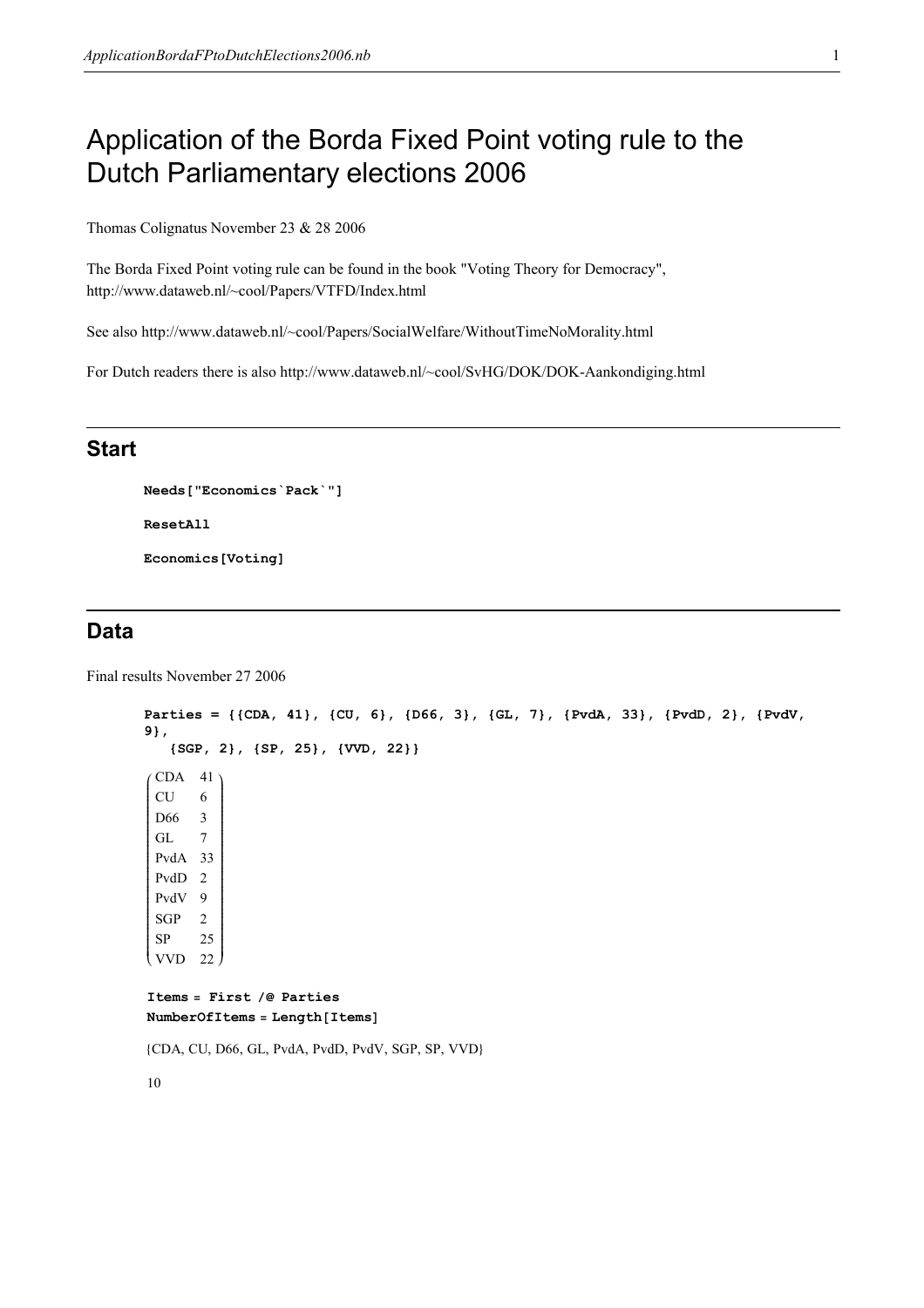```
vlis = Last \sqrt{\omega} Parties;
NumberOfVoters = Length[vlis];Votes = vlis / Add[vlis]\frac{41}{150}\frac{41}{150}, \frac{1}{25}\frac{1}{25}, \frac{1}{50}\frac{1}{50}, \frac{7}{150}\frac{7}{150}, \frac{11}{50}\frac{11}{50}, \frac{1}{75}\frac{1}{75}, \frac{3}{50}\frac{3}{50}, \frac{1}{75}\frac{1}{75}, \frac{1}{6}\frac{1}{6}, \frac{11}{75}\overline{75}StatusQuo[]
CDA
```
## Hypothesis

These routines require party preferences on the selection of a Prime Minister. Each party can present a candidate PM and then the Members of Parliament enter their orders of preference on the candidates. These preferences should best expressed not by the parties but by the individual Members of Parliament.

Parties might increase their chances by proposing candidates that are well received by other parties. Perhaps it is simplest though to presume that their candidates will be the leaders at the elections.

Lacking those data we must enter an educated guess, and it is useful to assume some party homogeneity.

```
Pref[CDA] = {CDA > CU > VVD > PvdD > GL > SP > SGP > PvdA > D66 > PvdV};Pref[CU] = \{CU > CDA > SGP > PvdA > GL > SP > VVD > PvdD > D66 > PvdV\};Pref[D66] = \{D66 > PvdA > GL > VVD > PvdD > CU > SP > CDA > SGP > PvdV\};Pref[GL] = {GL > SP > PvdA > PvdD > D66 > CU > CDA > VVD > SGP > PvdV};Pref[PvdA] = {PvdA > GL > D66 > SP > PvdD > CU > CDA > VVD > SGP > PvdV};Pref[PvdD] = {PvdD > D66 > GL > CU > SP > PvdA > CDA > VVD > SGP > PvdV};Pref[PvdV] = { PvdV > VVD > CU > CDA > PvdD > SGP > SP > PvdA > D66 > GL };Pref[SGP] = {SGP > CU > CDA > PvdD > VVD > PvdV > SP > PvdA > GL > D66 };Pref[SP] = {SP > GL > PvdA > DG > PvdD > CU > CDA > VVD > SGP > PvdV};Pref[WD] = \{VVD > CDA > CU > D66 > PvdD > PvdV > DdV > GL > PvdA > SPP\};
```
These preference patterns can be translated in Borda ordinal preference scores.

```
Preferences = PrefToList[ToPref @@ Pref[#]] & /@ Items
```
i k jjjjjjjjjjjjjjjjjjjjjjjjjjjjjjjjjjjjjjjjjjjjj 10 9 2 6 3 7 1 4 5 8 9 10 2 6 7 3 1 8 5 4 3 5 10 8 9 6 1 2 4 7 4 5 6 10 8 7 1 2 9 3 4 5 8 9 10 6 1 2 7 3 4 7 9 8 5 10 1 2 6 3 7 8 2 1 3 6 10 5 4 9 8 9 1 2 3 7 5 10 4 6 4 5 7 9 8 6 1 2 10 3 9 8 7 4 3 6 5 1 2 10  $\overline{1}$  $10<sup>1</sup>$ zzzzzzzzzzzzzzzzzzzzzzzzzzzzzzzzzzzzzzzzzzzzz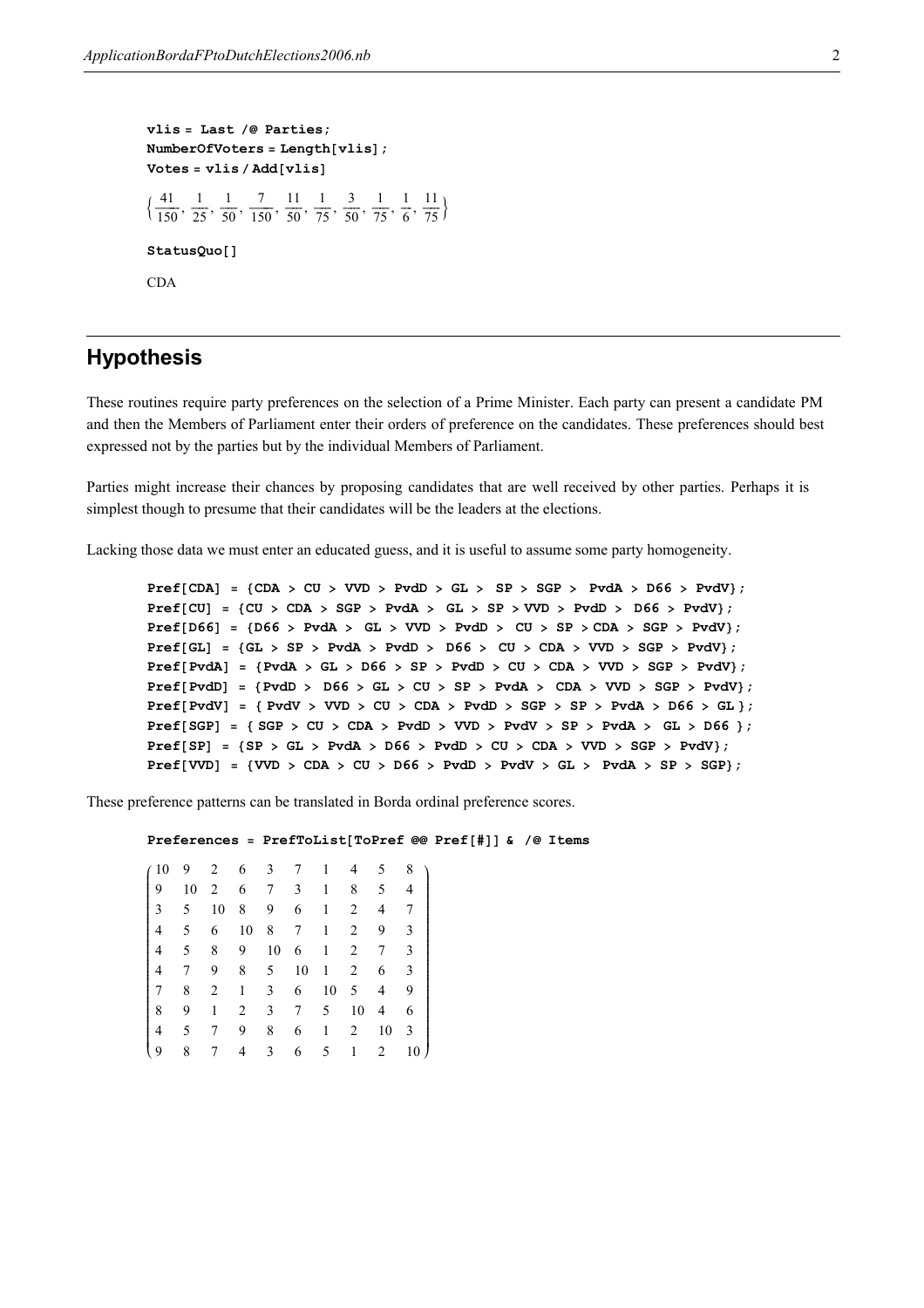# The Borda Fixed Point selection

Given the above data and assumptions the Borda Fixed Point algorithm determines that fixed point, i.e. the winner who also wins from the runner up (the alternative winner if the overall winner would not partake).

```
BordaFP[]
CU
BordaAnalysis[] // N
\{\text{Select} \to \text{CU}, \text{BordaFPQ} \to \{\text{True}\},\WeightTotal → {6.78667, 6.99333, 5.31333, 6.76667, 5.91333, 6.26667, 2.18, 2.92667, 5.94, 5.91333},
                                 2.18PvdV
                                 2.92667 SGP
                                 5.31333 D66
                                 5.91333 PvdA
                                 5.91333 VVD
                                                   \overline{1}
```

```
Position \rightarrow (2.), Ordering \rightarrowk
                                                            jjjjjjjjjjjjjjjjjjjjjjjjjjjjjjjjjjjjjjjjjjjjj
                                                              5.94 SP
                                                              6.26667 PvdD
                                                              6.76667 GL
                                                              6.78667 CDA
                                                              6.99333 CU
                                                                                                 \overline{y}zzzzzzzzzzzzzzzzzzzzzzzzzzzzzzzzzzzzzzzzzzzzz
                                                                                                   \left\{ \right.
```
# Alternative: Pairwise voting

It appears that the CU is also the Condorcet winner - i.e. wins from all pairwise votes.

This criterion however is not a strong one since there can be elections where there is no such winner or there can be elections where that winner loses in a Borda approach.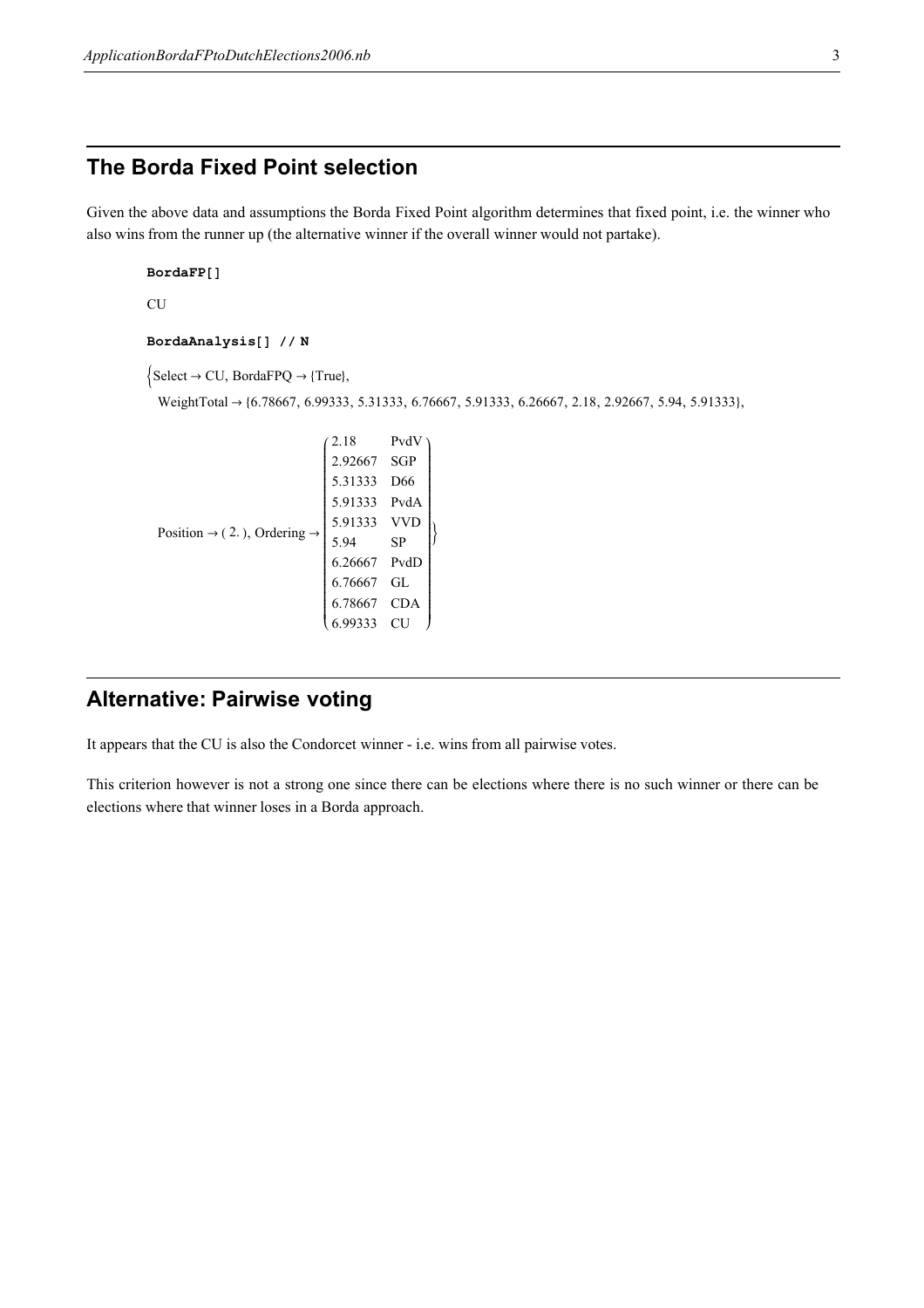#### PairwiseMajority[]

VoteMarginToPref::cyc : Cycle {PvdD, D66, GL, PvdD}

$$
\left\{\text{VoteMargin} \rightarrow \text{VoteMargin}\right\}
$$
\n
$$
\left\{\text{VoteMargin} \rightarrow \text{Vote} \text{Margin}\right\}
$$
\n
$$
\left\{\n\begin{array}{cccccc}\n0 & -\frac{4}{25} & \frac{1}{15} & \frac{1}{15} & \frac{1}{15} & \frac{1}{15} & \frac{22}{25} & \frac{73}{75} & \frac{1}{15} & \frac{41}{75} \\
\frac{4}{25} & 0 & \frac{1}{15} & \frac{1}{15} & \frac{7}{75} & \frac{1}{15} & \frac{22}{25} & \frac{73}{75} & \frac{2}{15} & \frac{41}{75} \\
-\frac{1}{15} & -\frac{1}{15} & 0 & -\frac{13}{25} & -\frac{16}{25} & \frac{8}{75} & \frac{64}{75} & \frac{17}{75} & -\frac{1}{5} & -\frac{1}{15} \\
-\frac{1}{15} & -\frac{1}{15} & \frac{13}{25} & 0 & \frac{22}{75} & -\frac{1}{75} & \frac{14}{25} & \frac{58}{75} & \frac{13}{25} & \frac{1}{75} \\
-\frac{1}{15} & -\frac{7}{15} & \frac{16}{25} & -\frac{22}{75} & 0 & -\frac{1}{75} & \frac{14}{25} & \frac{17}{75} & -\frac{11}{75} & \frac{1}{75} \\
-\frac{1}{15} & -\frac{1}{15} & -\frac{8}{75} & \frac{1}{75} & \frac{1}{75} & 0 & \frac{22}{25} & \frac{67}{75} & \frac{4}{75} & -\frac{2}{25} \\
-\frac{22}{25} & -\frac{22}{25} & -\frac{64}{75} & -\frac{14}{25} & -\frac{12}{25} & -\frac{67}{25} & 0 & -\frac{44}{75} & -\frac{14}{25} & -\frac{22}{25} \\
-\frac{73}{75} & -\frac{73}{75} & -\frac{17}{75} & -\frac{58}{75}
$$

```
1 \rightarrow {StatusQuo \rightarrow CDA, Sum \rightarrow {8, 9, 3, 6, 4, 5, 0, 1, 4, 5}, Max \rightarrow 9, Condorcet winner \rightarrow CU,
      Pref \rightarrow Pref(PvdV, SGP, {D66, GL, PvdA, PvdD, SP, VVD}, CDA, CU), Find \rightarrow CU, LastCycleTest \rightarrow False,
      Select \rightarrow CU}, N \rightarrow \{Sum \rightarrow \{\frac{193}{75}\}\frac{193}{75}, \frac{224}{75}\frac{224}{75}, -\frac{28}{75}\frac{28}{75}, \frac{38}{15}\frac{38}{15}, \frac{62}{75}\frac{62}{75}, \frac{23}{15}\frac{23}{15}, -\frac{166}{25}\frac{166}{25}, -\frac{386}{75}\frac{22}{75}, \frac{22}{25}\frac{22}{25}, \frac{62}{75}\frac{5}{75}Pref \rightarrow Pref(PvdV, SGP, D66, {PvdA, VVD}, SP, PvdD, GL, CDA, CU), Select \rightarrow CU, All \rightarrow CU
```
# Alternative: Plurality voting

Plurality selects the person with the highest vote - that might be less than 50%. All parties vote for their own candidate and there is no clear winner.

### Plurality[]

$$
\left\{\text{Sum} \rightarrow \begin{pmatrix} \text{CDA} & \frac{41}{150} \\ \text{CU} & \frac{1}{25} \\ \text{D66} & \frac{1}{50} \\ \text{GL} & \frac{7}{150} \\ \text{PvdA} & \frac{11}{50} \\ \text{PvdD} & \frac{1}{75} \\ \text{PvdD} & \frac{1}{75} \\ \text{SGP} & \frac{1}{75} \\ \text{SGP} & \frac{1}{75} \\ \text{SGP} & \frac{1}{75} \\ \text{SP} & \frac{1}{6} \\ \text{VVD} & \frac{11}{75} \end{pmatrix}, \text{Ordering} \rightarrow \begin{pmatrix} \frac{1}{75} & \text{PvdD} \\ \frac{1}{75} & \text{SGP} \\ \frac{1}{50} & \text{D66} \\ \frac{1}{30} & \text{PvdV} \\ \frac{1}{150} & \text{GU} \\ \frac{1}{50} & \text{PvdV} \\ \frac{1}{6} & \text{SP} \\ \frac{11}{150} & \text{PvdA} \\ \frac{11}{150} & \text{CDA} \end{pmatrix}, \text{Select} \rightarrow \{\}
$$

,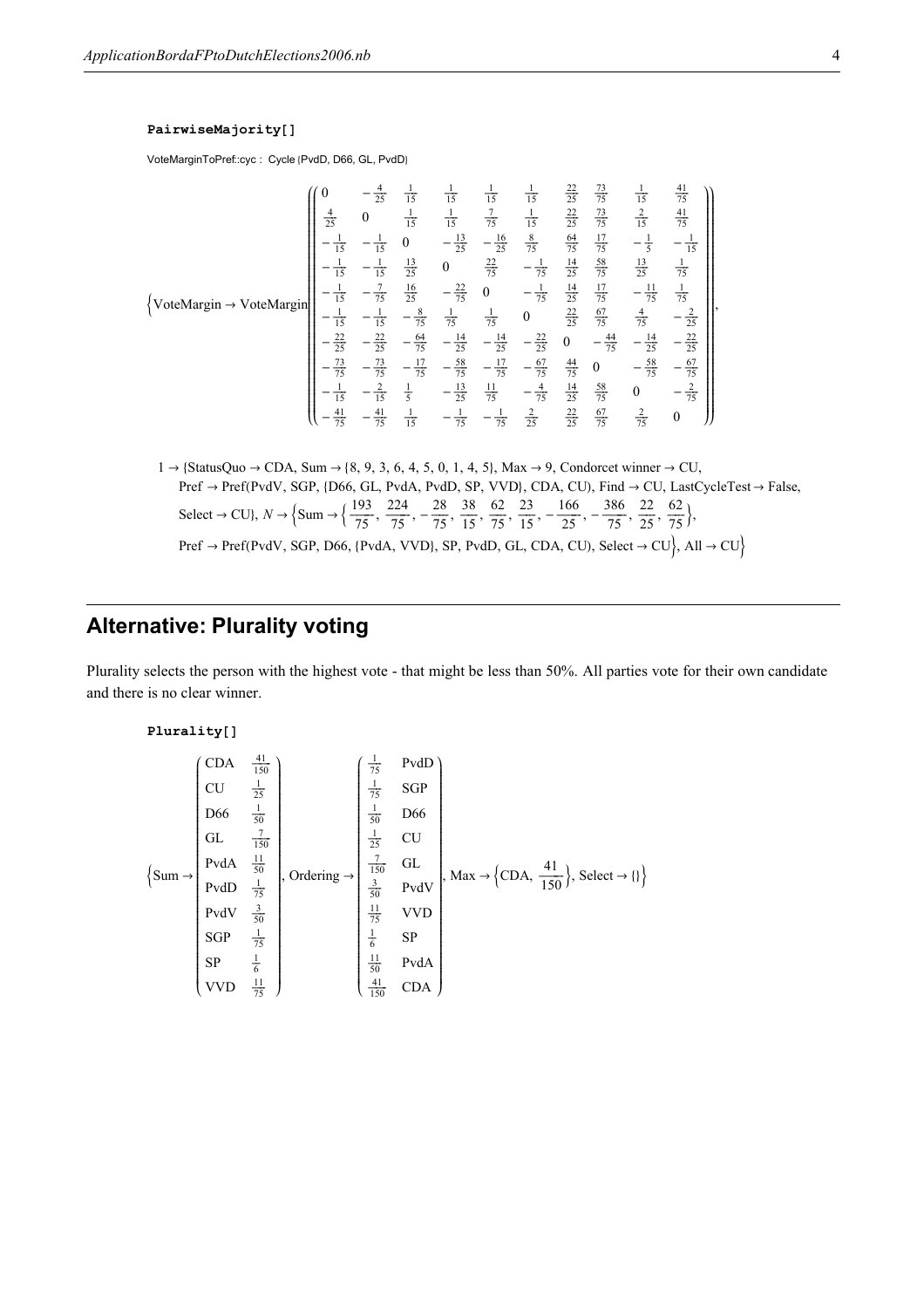```
% // N
```

```
\{Sum \rightarrowi
            k
            jjjjjjjjjjjjjjjjjjjjjjjjjjjjjjjjjjjjjjjjjjjjj
              CDA 0.273333
             CU 0.04
             D66 0.02
             GL 0.0466667
             PvdA 0.22
             PvdD 0.0133333
             PvdV 0.06
             SGP 0.0133333
             SP 0.166667
             VVD 0.146667
                                         \overline{ }\overline{y}zzzzzzzzzzzzzzzzzzzzzzzzzzzzzzzzzzzzzzzzzzzzz
                                            Ordering -
                                                              i
                                                              k
                                                              jjjjjjjjjjjjjjjjjjjjjjjjjjjjjjjjjjjjjjjjjjjjj
                                                               0.0133333 PvdD
                                                               0.0133333 SGP
                                                               0.02 D66
                                                               0.04 CU
                                                               0.0466667 GL
                                                               0.06 PvdV
                                                               0.146667 VVD
                                                               0.166667 SP
                                                               0.22 PvdA
                                                               0.273333 CDA
                                                                                           \overline{ }\overline{y}zzzzzzzzzzzzzzzzzzzzzzzzzzzzzzzzzzzzzzzzzzzzz
                                                                                           , \text{Max} \rightarrow \{\text{CDA}, 0.273333\}, \text{Select} \rightarrow \{\}
```
## An example pairwise vote

The following example shows that the candidate of the CU would win from the candidate of the CDA in a pairwise vote.

There are however 45 of such pairwise votes and thus it is simplest if all Members of Parliament would enter a single preference list whereafter the algorithm determines the overall result.

## SelectPreferences[{CDA, CU}]

CheckVote::adj : NumberOfItems adjusted to 2

Number of Voters  $\rightarrow$  10, Number of items  $\rightarrow$  2, Votes are nonnegative and add up to 1  $\rightarrow$  True,

Preferences fit the numbers of Voters and Items  $\rightarrow$  True, Type of scale  $\rightarrow$  Ordinal, Preferences give a proper ordering  $\rightarrow$  True, Preferences add up to  $\rightarrow$  {3},

Items  $\rightarrow$  {CDA, CU}, Votes  $\rightarrow \frac{41}{150}$  $\frac{41}{150}, \frac{1}{25}$  $\frac{1}{25}, \frac{1}{50}$  $\frac{1}{50}$ ,  $\frac{7}{150}$  $\frac{7}{150}, \frac{11}{50}$  $\frac{11}{50}, \frac{1}{75}$  $\frac{1}{75}$ ,  $\frac{3}{50}$  $\frac{3}{50}, \frac{1}{75}$  $\frac{1}{75}, \frac{1}{6}$  $\frac{1}{6}, \frac{11}{75}$  $\frac{1}{75}$ }

Plurality[]

$$
\left\{\text{Sum} \rightarrow \begin{pmatrix} \text{CDA} & \frac{21}{50} \\ \text{CU} & \frac{29}{50} \end{pmatrix}, \text{Ordering} \rightarrow \begin{pmatrix} \frac{21}{50} & \text{CDA} \\ \frac{29}{50} & \text{CU} \end{pmatrix}, \text{Max} \rightarrow \begin{pmatrix} \text{CU}, & \frac{29}{50} \end{pmatrix}, \text{Select} \rightarrow \text{CU} \right\}
$$

# Conclusion

The simplest scheme is where parties vote for their own candidate. Then the CDA will get the highest score, which is still only 27.3% of the vote. Thus, "simplest" doesn't seem to be too useful.

In pairwise voting it so happens that the CU is the Condorcet winner.

However, that kind of voting is notoriously unstable. In many elections there is no such winner, leaving one with the question what to do next.

The overall best approach is the Borda Fixed Point. In this case this coincides with the Condorcet winner since the CU apparently is rather high on the preference lists anyway.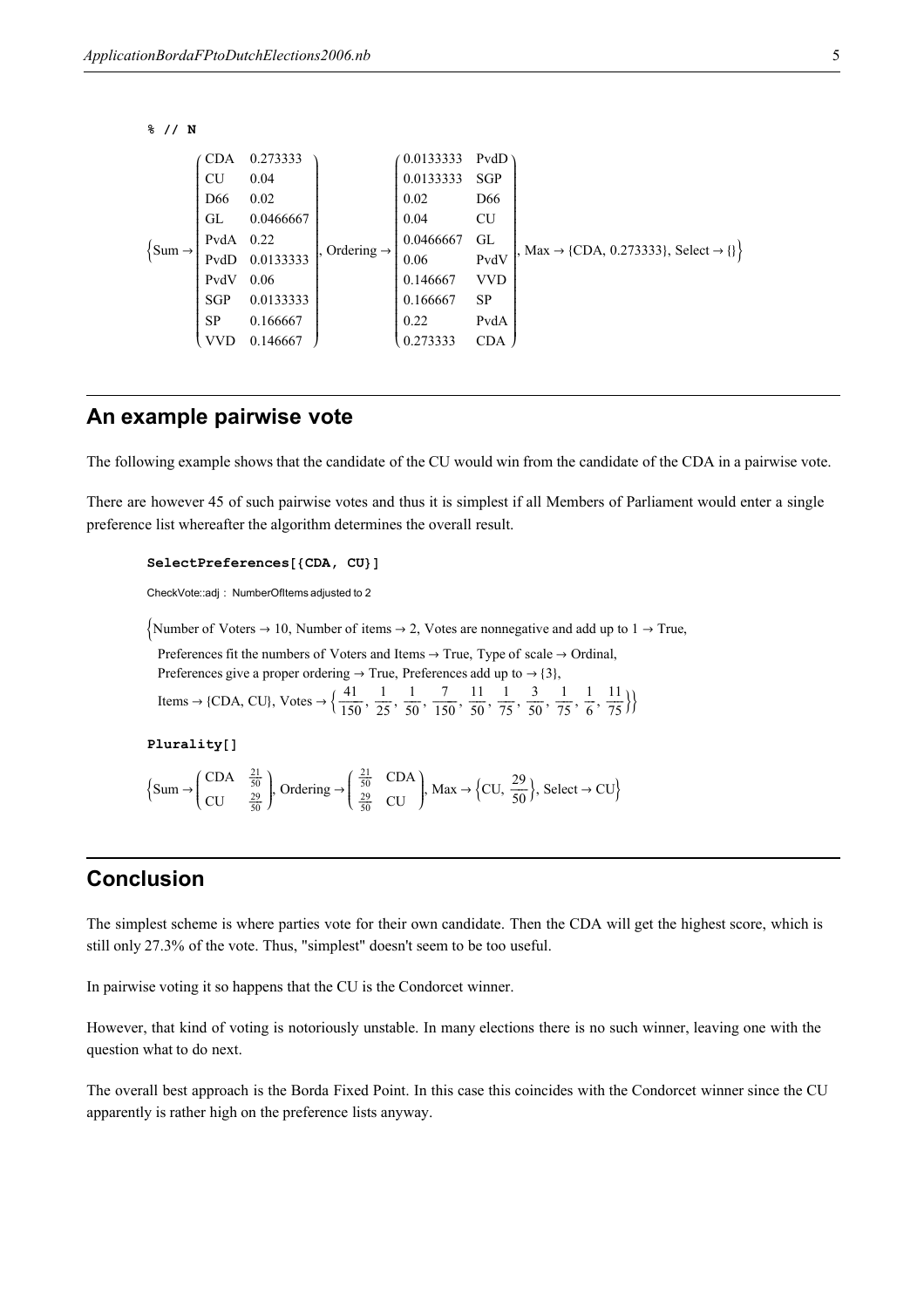Of course, voting would be conditional on agreements on policy and coalition forming. However, in "Voting Theory for Democracy" it appears that a Cabinet "mirrorring" Parliament would tend to be best, so that the issue on policy making could still be rather distinct from the selection of the Prime Minister.

# Appendix: Strategic voting

Strategic voting can never be fully avoided.

CDA might give its competitor CU much less weight and then itself becomes the Borda Fixed Point.

```
Pref[CDA] = \{CDA > VVD > PvdD > GL > SP > SGP > PvdA > D66 > PvdV > CU\};
```
Preferences = PrefToList[ToPref @@ Pref[#]] & /@ Items

| (10            | 1  | 3  |    | 4  | 8  | $\overline{2}$ | 5  | 6  | 9               |
|----------------|----|----|----|----|----|----------------|----|----|-----------------|
| 9              | 10 | 2  | 6  | 7  | 3  | 1              | 8  | 5  | 4               |
| 3              | 5  | 10 | 8  | 9  | 6  | 1              | 2  | 4  | 7               |
| $\overline{4}$ | 5  | 6  | 10 | 8  | 7  | 1              | 2  | 9  | 3               |
| 4              | 5  | 8  | 9  | 10 | 6  | 1              | 2  | 7  | 3               |
| 4              | 7  | 9  | 8  | 5  | 10 | 1              | 2  | 6  | 3               |
| 7              | 8  | 2  | 1  | 3  | 6  | 10             | 5  | 4  | 9               |
| 8              | 9  | 1  | 2  | 3  | 7  | 5              | 10 | 4  | 6               |
| 4              | 5  | 7  | 9  | 8  | 6  | 1              | 2  | 10 | 3               |
| i 9            | 8  | 7  | 4  | 3  | 6  | 5              | 1  | 2  | 10 <sub>1</sub> |

#### $BordaFP$ []

BordaFP::chg: Borda gave {GL}, the selected Fixed Point is {CDA}

CDA

## BordaAnalysis $[]$  // N

 $\{\text{Select} \rightarrow \text{GL}, \text{BordaFPQ} \rightarrow \{\text{False}\},\}$ 

WeightTotal → {6.78667, 4.80667, 5.58667, 7.04, 6.18667, 6.54, 2.45333, 3.2, 6.21333, 6.18667},

$$
Position \rightarrow (4.), Ordering \rightarrow\n \begin{pmatrix}\n 2.45333 & PvdV \\
 3.2 & SGP \\
 4.80667 & CU \\
 5.58667 & D66 \\
 6.18667 & PvdA \\
 6.18667 & VVD \\
 6.21333 & SP \\
 6.54 & PvdD \\
 6.78667 & CDA \\
 7.04 & GL\n \end{pmatrix}
$$

However, as other parties might anticipate such CDA strategic voting behaviour they might respond by entering CU much higher in their preferences.